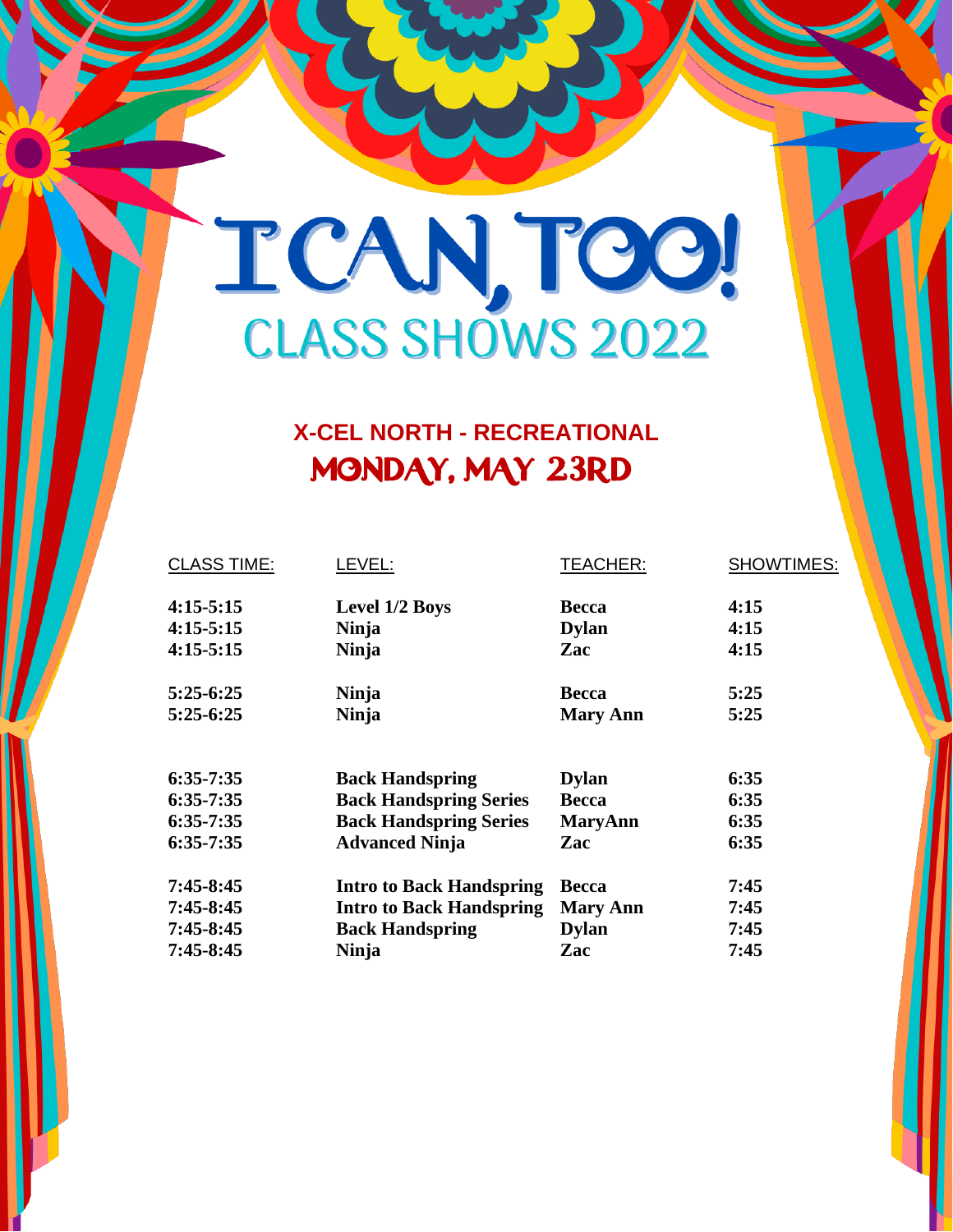# TCANTOO!

#### **X-CEL NORTH - RECREATIONAL** TUESDAY, MAY 24TH

| <b>CLASS TIME:</b> | LEVEL:                        | <b>TEACHER:</b> | <b>SHOWTIMES:</b> |
|--------------------|-------------------------------|-----------------|-------------------|
| $4:15-5:15$        | <b>Back Handspring</b>        | <b>Dylan</b>    | 4:15              |
| $4:15-5:15$        | <b>Back Handspring Series</b> | <b>Renee</b>    | 4:15              |
| $5:25-6:25$        | <b>Back Handspring Series</b> | <b>Dylan</b>    | 5:25              |
| $5:25-6:40$        | <b>Level 3/4/5/6 Boys</b>     | Ray             | 5:25              |
| $6:35-7:35$        | <b>Back Handspring</b>        | <b>Natalie</b>  | 6:35              |
| $6:35-7:35$        | Flip & Twist                  | Ray             | 6:35              |
| $7:40-8:40$        | Teen Tumble                   | Ray             | 7:40              |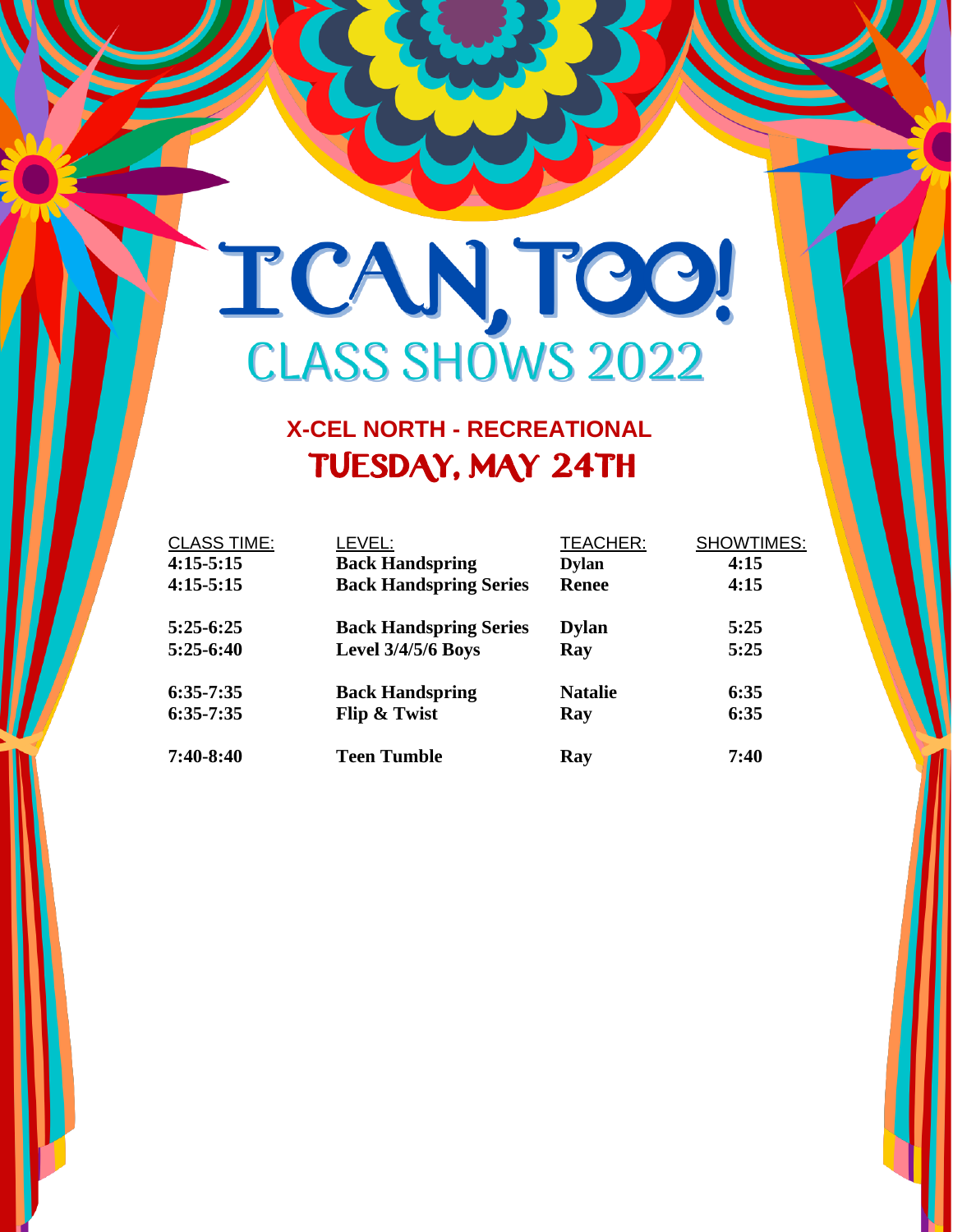## TCANTOO!

#### **X-CEL NORTH - RECREATIONAL** WEDNESDAY, MAY 25TH

| <b>CLASS TIME:</b> | LEVEL:                          | TEACHER:       | SHOWTIMES: |
|--------------------|---------------------------------|----------------|------------|
| $4:00 - 5:15$      | Level 3/4 Boys                  | <b>Jess</b>    | 4:15       |
| $4:15-5:15$        | <b>Ninja</b>                    | <b>Dylan</b>   | 4:15       |
| $4:15-5:15$        | <b>Back Handspring</b>          | <b>Crystal</b> | 4:15       |
| $4:15-5:15$        | <b>Back Handspring</b>          | <b>Shellie</b> | 4:15       |
| $5:25-6:25$        | <b>Intro to Back Handspring</b> | <b>Shellie</b> | 5:25       |
| $5:25-6:25$        | Level 1/2 Boys                  | <b>Dylan</b>   | 5:25       |
| $6:35-7:35$        | Ninja                           | <b>Dylan</b>   | 6:35       |
| $6:35-7:35$        | <b>Back Handspring Series</b>   | <b>Shellie</b> | 6:35       |